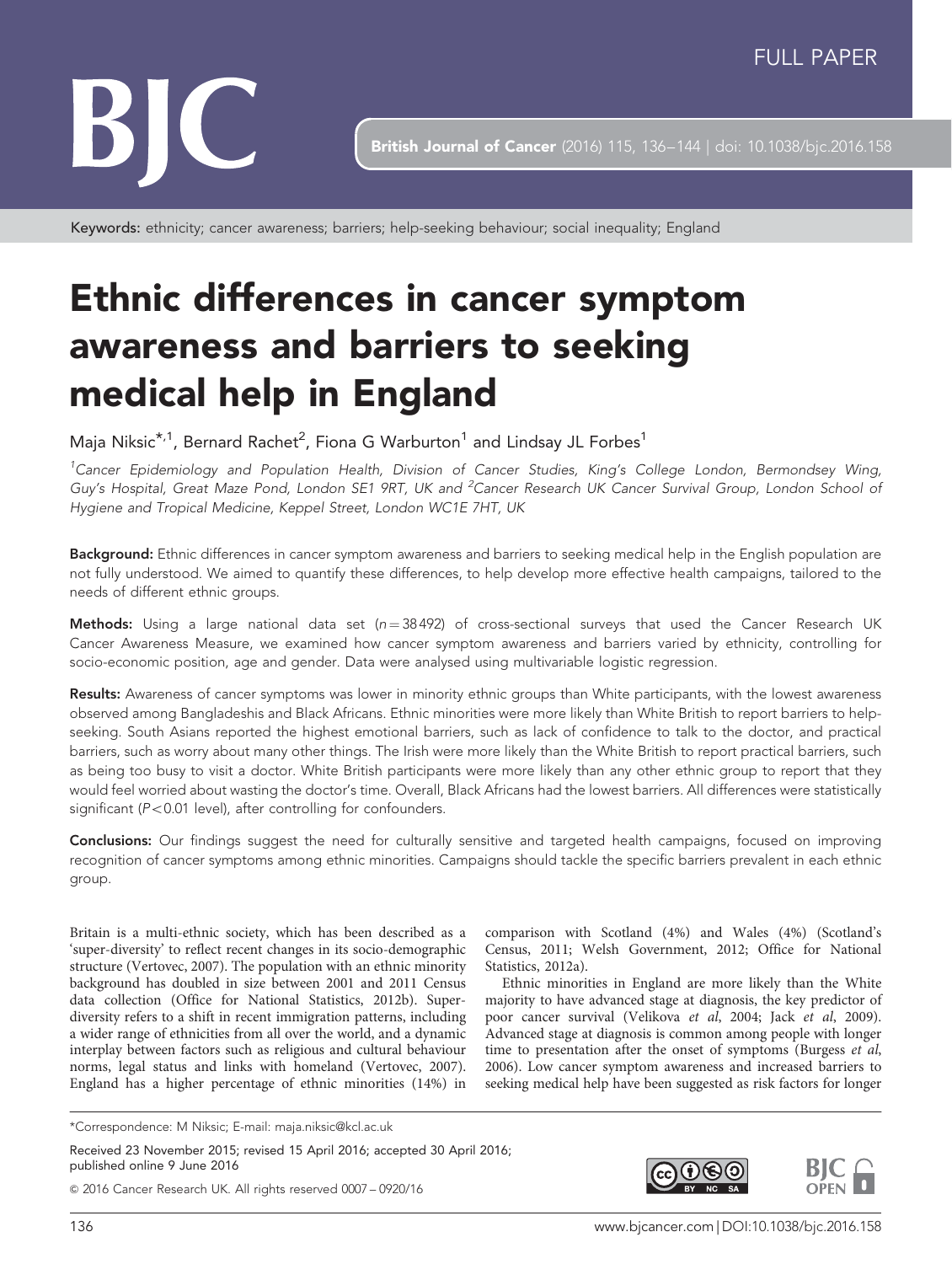time to presentation ([Macleod](#page-7-0) et al, 2009). Some studies suggested that ethnic minorities have lower recognition of cancer symptoms ([Scanlon and Wood, 2005](#page-7-0); [Waller](#page-8-0) et al, 2009), and more barriers to early symptomatic presentation than the majority population ([Forbes](#page-7-0) et al, 2011). However, findings about ethnic differences in cancer awareness and barriers to help-seeking have not been consistent across studies.

Robb et al [\(2009\)](#page-7-0) reported that ethnic minorities had lower cancer symptom awareness than White British people, which was not confirmed by [Linsell](#page-7-0) et al (2008). While Robb et al [\(2009\)](#page-7-0) found no ethnic differences in perception of barriers to help-seeking, another survey revealed several differences ([Waller](#page-8-0) et al, 2009). For example, South Asian women had higher emotional barriers than other ethnic minorities, such as feeling embarrassed or not confident to talk to their general practitioner (GP). Black Africans had lower barriers than any other minority group, but other patterns were not clear ([Waller](#page-8-0) et al, 2009). Evidence suggests that some barriers may be frequent among White British. In East London, White women were found to be more worried about wasting the doctor's time than Black or South Asian women [\(Forbes](#page-7-0) et al, 2011). However, another London-based study did not identify this barrier among White women [\(Marlow](#page-7-0) *et al*, 2014), perhaps because older women  $(65 +)$ were not interviewed. [Marlow](#page-7-0) et al (2014) suggested that some barriers to presentation of breast or cervical cancer symptoms were common regardless of ethnicity, such as fear of cancer. Other barriers were more culture-specific, such as reluctance of Indian women to discuss female body parts.

Drawing firm conclusions from previous studies is difficult for a number of reasons: for example, a sample limited to a particular geographical area and women only ([Forbes](#page-7-0) et al, 2011; [Marlow](#page-7-0) et al[, 2014](#page-7-0)); lack of a White comparison group [\(Waller](#page-8-0) et al, 2009); and, not a large enough sample size to examine individual ethnic groups, so all minorities were categorised as 'Other' ([Robb](#page-7-0) et al, [2009](#page-7-0)). Such broad categorisation does not acknowledge the heterogeneity that exists within the 'Other' group. Even within each of the broad ethnic subgroups, such as 'White', 'Black' and 'Asian', there are many diverse cultural practices, social values and health behavioural patterns [\(Nazroo, 2003\)](#page-7-0). In addition, previous studies have not thoroughly assessed the role of socio-economic position (SEP), which is closely intertwined and interdependent with ethnicity ([Williams](#page-8-0) et al, 2012).

Awareness raising campaigns were introduced in England to encourage early cancer presentation ([Cancer Research UK, 2015\)](#page-7-0), but they were not targeted to meet the needs of the ethnically diverse population. A clear understanding of gaps in cancer awareness and barriers prevalent in each ethnic group is necessary to improve the effectiveness of these campaigns; and, to understand the patterns of advanced-stage diagnosis by ethnicity. Therefore, this study aimed to quantify ethnic differences in cancer symptom awareness and barriers to symptomatic presentation in the English population, to help develop more effective health campaigns, tailored to the needs of different ethnic groups.

## MATERIALS AND METHODS

Cross-sectional surveys collected data across England, using the Cancer Research UK Cancer Awareness Measure (CAM) ([Stubbings](#page-8-0) et al, 2009), during 2009/2011. Data from 18 surveys in total were collated into a uniquely large CAM data set  $(n = 49270)$ . Just under half of all surveys (43%) were collected using random probability sampling frame, such as Royal Mail postcodes or UK Electoral Roll. The rest of the surveys (57%) were collected using non-random probability sampling techniques, such as approaching people on the street. We assigned each participant a measure of SEP, based on their postcode of residence and the

income domain of indices of multiple deprivation, as previously described [\(Niksic](#page-7-0) et al, 2015). We classified participants into five groups of area income deprivation (ranging from 1—least deprived to 5—most deprived), based on quintiles in the English population ([Department for Communities and Local Government, 2010](#page-7-0)). The same approach was used to calculate socio-economic deprivation groups, using the education and employment domain of the indices of multiple deprivation.

We excluded participants with missing information on gender  $(n = 58)$ , age  $(n = 2431)$ , area income deprivation  $(n = 8151)$  and ethnicity ( $n = 138$ ). Ethnicity was self-reported, in response to a question: 'Which of these best describes your ethnic group?' We adopted the ethnic definitions of the 2011 Census for England to differentiate between the following nine ethnic groups: White British, White Irish, Indian, Pakistani, Bangladeshi, Chinese, Black African, Black Caribbean and Other [\(Office for National Statistics,](#page-7-0) [2012a](#page-7-0)). The ethnic group 'Other' included mixed race participants and those who described their ethnicity as 'other', including other White, other Asian and other Black backgrounds.

We used closed or prompted CAM questions, asking participants to recognise symptoms of cancer from the list of symptoms: 'The following may or may not be warning signs for cancer. We are interested in your opinion'. The list of prompted questions included the following: 'Do you think an unexplained lump or swelling could be a sign of cancer?'; 'Do you think persistent unexplained pain could be a sign of cancer?'; 'Do you think unexplained bleeding could be a sign of cancer?'; 'Do you think a persistent cough or hoarseness could be a sign of cancer?'; 'Do you think a persistent change in bowel or bladder habits could be a sign of cancer?'; 'Do you think persistent difficulty swallowing could be a sign of cancer?'; 'Do you think a change in the appearance of a mole could be a sign of cancer?'; 'Do you think a sore that does not heal could be a sign of cancer?'; 'Do you think unexplained weight loss could be a sign of cancer?'. Barriers to help-seeking were assessed using the questions: 'Sometimes people put-off going to see the doctor, even when they have a symptom that they think might be serious. Could you say if any of these might put you off going to the doctor?', and included the following: 'I would be too embarrassed'; 'I would be too scared'; 'I would be worried about what the doctor might find'; 'I would not feel confident talking about my symptom with the doctor'; 'It would be difficult to make an appointment with my doctor'; 'I would be too busy to make time to go to the doctor'; 'I have too many other things to worry about'; 'I would be worried about wasting the doctor's time'; 'It would be difficult for me to arrange transport to the doctor's surgery'; 'My doctor would be difficult to talk to'.

Analysis. We calculated cancer awareness and barriers scores by adding up 'yes' responses to the questions about cancer symptoms (range 0–9), and barriers to help-seeking (range 0–10), respectively. For example, a participant who recognised five potential cancer symptoms (five 'yes' responses) had cancer awareness score of five. Then we examined how cancer awareness and barriers scores varied between ethnic groups using Kruskal–Wallis tests. We examined the association between ethnic groups (independent variables) and both recognition of each cancer symptom and perception of each barrier to help-seeking (dependent variables), using logistic regression models. Because of multiple significance testing, the level of significance was set at  $P < 0.01$ . The multivariable logistic regression models included a priori defined confounders: age, gender and SEP (presented in tables as area income deprivation).

We repeated the analyses using: (1) education and employment deprivation measures, instead of area income deprivation; (2) 12 ethnic groups, with Other White, Other Asian and Other Black backgrounds analysed separately; and, (3) data from the surveys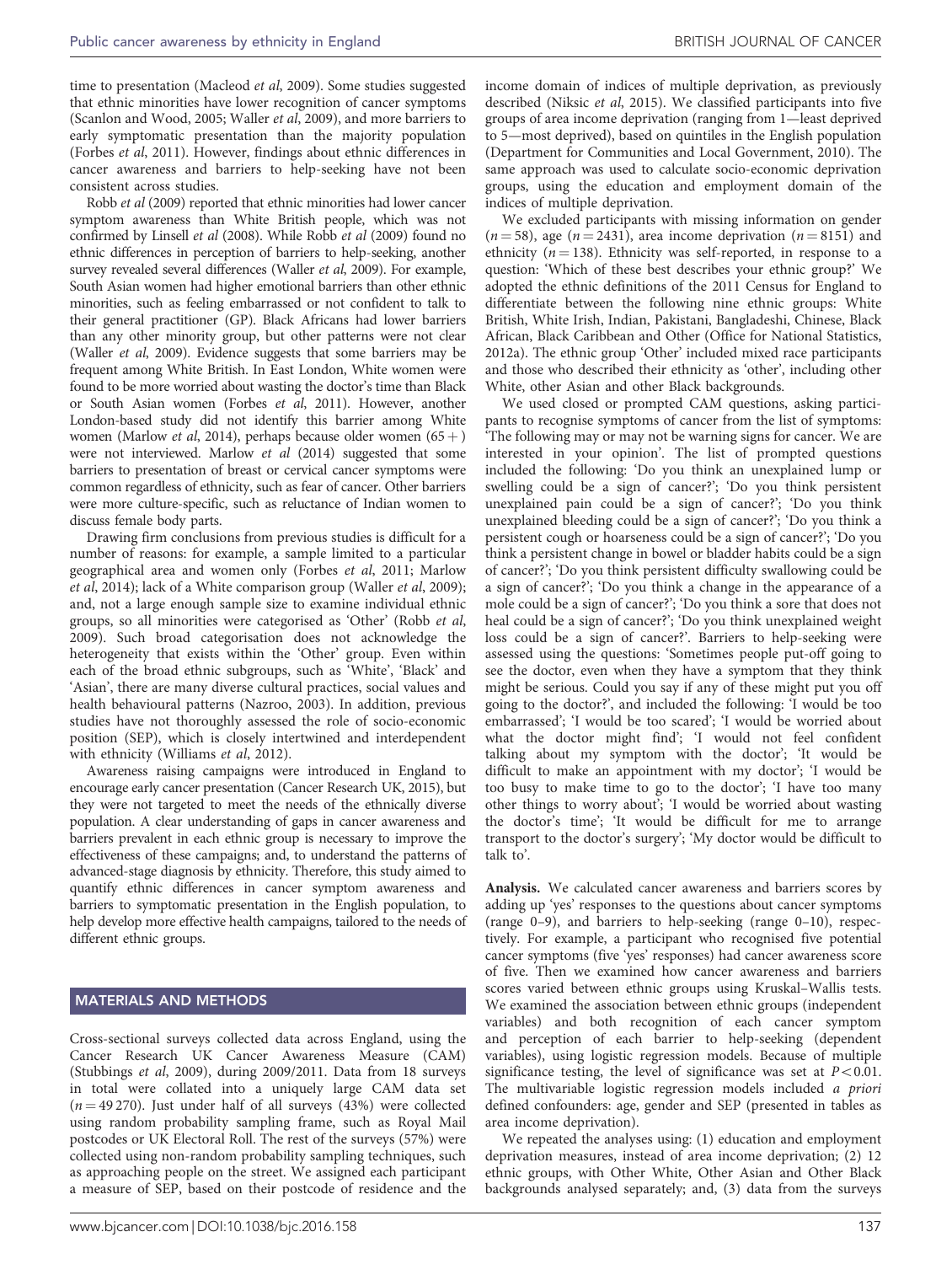### RESULTS

The distribution of gender, age and ethnic groups in our sample was similar to that of the general population of England (Table 1), with differences between our sample and the population often not larger than one percentage point [\(Office for National Statistics,](#page-7-0) [2012a](#page-7-0)). Overall more women responded to the survey; in most ethnic groups just over half of participants were females, with the exception of Pakistanis and Bangladeshis. People from South Asian and Black minority groups were more likely to live in the most socio-economically deprived areas, especially Pakistanis and Bangladeshis, in line with trends in the population as a whole. Ethnic minority groups were younger than White participants, which is what we would have expected from national data [\(Office](#page-7-0) [for National Statistics, 2011\)](#page-7-0).

Cancer awareness and barriers to help-seeking scores. We found statistically significant ethnic differences in cancer awareness and barriers scores [\(Table 2\)](#page-3-0). White British and White Irish reported a higher average number of recognised symptoms in comparison with ethnic minority groups. We observed a trend of lower cancer awareness score with higher socio-economic deprivation among all ethnic groups. Overall, Black Africans had lower barriers score than all other ethnic groups. We found age and gender differences in awareness and barriers score for all ethnic groups, except Chinese and South Asians. Overall, women had the highest cancer awareness and barriers scores; 15–34-year olds had the lowest awareness scores, and  $75 +$  year olds had the lowest barriers scores.

Participants who recognised all nine symptoms, considered to be highly aware of cancer symptoms, by ethnic group were: 44% White British, 39% White Irish, 29% Other, 24% Chinese, 23% both Black Caribbean and Indian, 22% Pakistani, 20% Black African and 16% Bangladeshi participants. Participants who identified three or more reasons that would deter them from seeking medical attention were considered to have above-average barriers to help-seeking. These were, by ethnic group: 39% Indian, 37% Bangladeshi, 36% Chinese, 34% Pakistani, 33% Other, 33% White Irish, 29% White British, and 28% for both Black Caribbean and Black African participants.

Recognition of individual cancer symptoms. Ethnic minority groups were less likely to recognise each cancer symptom than White participants, and adjustment for age, gender and area income deprivation, made little difference to the results [\(Table 3](#page-4-0)). Unadjusted results are available in Supplementary Material 1. Black African and Bangladeshi participants least frequently recognised each cancer symptom, except a 'sore that does not heal' ([Table 3\)](#page-4-0). Chinese participants had the lowest recognition of this symptom, with 49% lower odds of recognising it compared with White British (OR =  $0.51$ ; 99% CI:  $0.34-0.76$ ). The most frequently recognised symptom was an 'unexplained lump or swelling' (94% of all participants), which Bangladeshi participants recognised less frequently than any other ethnic group (77%). Bangladeshis had almost seven times lower odds of recognising lump as a symptom of cancer than White British  $(OR = 0.15;$ 99% CI: 0.11–0.21). The largest difference between ethnic minorities and White British was in recognition of 'change in the appearance of a mole', which was recognised by only 59% of Bangladeshis compared with 94% of White British participants. 'Persistent cough or hoarseness' was another symptom with low recognition; recognised by only 51% of Black Africans, in comparison with 70% of White British. Black Africans had

| Table 1. Socio-demographic characteristics of the sample (n (% |                                  |               |                |               |               |              |                         |                           |              |                |  |
|----------------------------------------------------------------|----------------------------------|---------------|----------------|---------------|---------------|--------------|-------------------------|---------------------------|--------------|----------------|--|
| Sample                                                         | Total n (%)                      | White British | White Irish    | Indian        | Pakistani     | Bangladeshi  | African<br><b>Black</b> | Caribbean<br><b>Black</b> | Chinese      | Other          |  |
|                                                                | 38492 (100.0)                    | 31563 (82.0)  | 447 (1.2)      | 768 (2.0)     | 610 (1.6)     | 403 (1.0)    | 885 (2.3)               | 784 (2.0)                 | 174(0.5)     | 2858 (7.4)     |  |
| Comparison: England (2011 Census<br>data)                      | 53012456 (100.0) 42279236 (79.8) |               | 517001 (1.0)   | 1395702 (2.6) | 1112282 (2.1) | 436514 (0.8) | 977741 (1.8)            | 591016 (1.1)              | 379503 (0.7) | 5323461 (10.0) |  |
| Gender                                                         |                                  |               |                |               |               |              |                         |                           |              |                |  |
| Nomen                                                          | 21534 (55.9)                     | 17959 (56.9)  | 244 (54.6)     | 391 (50.9)    | 283 (46.4)    | 170 (42.2)   | 450 (50.8)              | 451 (57.5)                | 92 (52.9)    | 1494 (52.3)    |  |
| Men                                                            | 16958 (44.1)                     | 13604 (43.1)  | 203 (45.4)     | 377 (49.1)    | 327 (53.6)    | 233 (57.8)   | 435 (49.2)              | 333 (42.5)                | 82 (47.1)    | 1364 (47.7)    |  |
| Age (years)                                                    |                                  |               |                |               |               |              |                         |                           |              |                |  |
| $15 - 34$                                                      | 9999 (25.9)                      | 7067 (22.4)   | $ 21 \t(27.1)$ | 341 (44.4)    | 275 (45.1)    | 81 (44.9)    | 360 (40.6)              | 251 (32.0)                | 85 (48.8)    | 1318 (46.1)    |  |
| $35 - 54$                                                      | 14230 (36.9)                     | 11547(36.6)   | 140(31.3)      | 288 (37.5)    | 220 (36.0)    | 147 (36.5)   | 424 (47.9)              | 330 (42.1)                | 63 (36.2)    | 1071 (37.5)    |  |
| $55 - 74$                                                      | 11982 (31.1)                     | 10847 (34.4)  | 156 (34.9)     | 124(16.1)     | 108 (17.7)    | 72 (17.9)    | 272 (10.4)              | 153 (19.5)                | 21(12.1)     | 409 (14.3)     |  |
| $75 +$                                                         | 2281 (5.9)                       | 2102 (6.6)    | 30 (6.7)       | (15(1.9)      | 7(1.1)        | 3(0.7)       | 9(1.0)                  | 50 (6.4)                  | 5 (2.9)      | 60 (2.1)       |  |
| Area income deprivation                                        |                                  |               |                |               |               |              |                         |                           |              |                |  |
| (Most affluent)                                                | 4580 (11.9)                      | 4027 (12.7)   | 39 (8.7)       | 74 (9.6)      | 19(3.1)       | 13(3.2)      | 36 (4.1)                | 27 (3.4)                  | 24 (13.8)    | 321 (11.2)     |  |
| 2 (Less affluent)                                              | 5473 (14.2)                      | 4830 (15.3)   | 53 (11.9)      | 97 (12.6)     | 44 (7.2)      | 19(4.7)      | 27 (3.0)                | 44 (5.6)                  | 22 (12.6)    | 337 (11.8)     |  |
| 3 (Deprived)                                                   | 8084 (21.0)                      | 6821 (21.6)   | 115(25.7)      | 141 (18.4)    | 74 (12.1)     | 37 (9.2)     | 114 (12.9)              | 145 (18.5)                | 40 (23.0)    | 597 (20.9)     |  |
| 4 (More deprived)                                              | 8286 (21.5)                      | 6532 (20.7)   | 111(24.8)      | 185 (24.1)    | 134 (22.0)    | 70(17.3)     | 271 (30.6)              | 225 (28.7)                | 34 (19.5)    | 724 (25.3)     |  |
| 5 (Most deprived)                                              | 12069 (31.3)                     | 9353 (29.6)   | 129 (28.8)     | 271 (35.3)    | 339 (55.6)    | 264 (65.5)   | 437 (49.4)              | 343 (43.5)                | 54 (31.0)    | 376 (30.7)     |  |
|                                                                |                                  |               |                |               |               |              |                         |                           |              |                |  |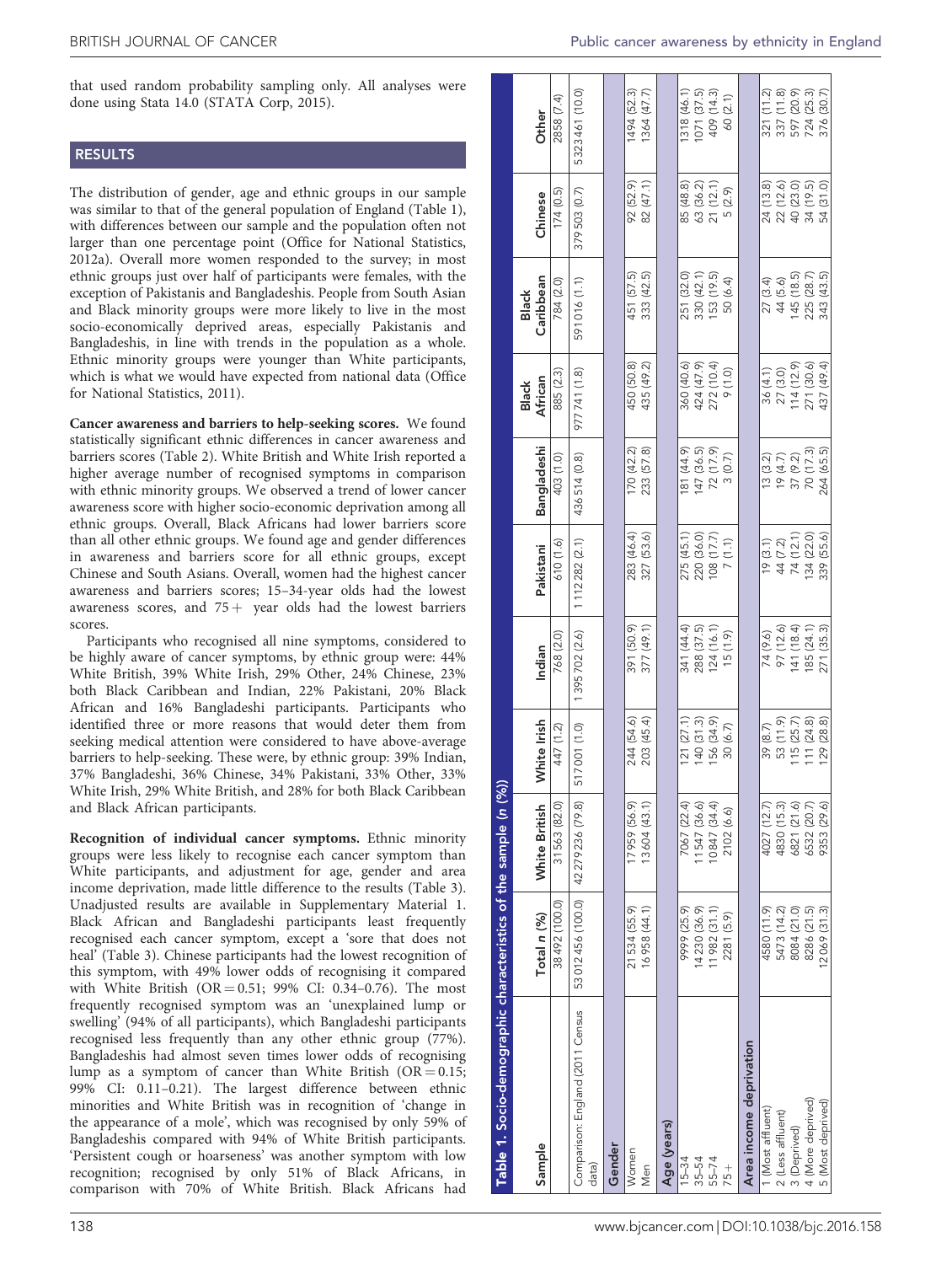<span id="page-3-0"></span>

| Table 2. Cancer awareness score and barriers to help-seeking                                                                                                                                                                |                                      |                                    |                                     |                                      |                                      |                                  |                                         | score (mean number, s.d.) by ethnicity              |                                       |                                    |                                  |                                  |                                     |                                       |                                       |                                  |                                            |                                                  |
|-----------------------------------------------------------------------------------------------------------------------------------------------------------------------------------------------------------------------------|--------------------------------------|------------------------------------|-------------------------------------|--------------------------------------|--------------------------------------|----------------------------------|-----------------------------------------|-----------------------------------------------------|---------------------------------------|------------------------------------|----------------------------------|----------------------------------|-------------------------------------|---------------------------------------|---------------------------------------|----------------------------------|--------------------------------------------|--------------------------------------------------|
| Ethnic groups                                                                                                                                                                                                               | White British                        |                                    | White Irish                         |                                      | Indiar                               |                                  | Pakistani                               |                                                     | <b>Bangladeshi</b>                    |                                    | <b>Black Caribbean</b>           |                                  | <b>Black African</b>                |                                       | Chinese                               |                                  | Other                                      |                                                  |
| Score                                                                                                                                                                                                                       | Symp-<br>toms                        | <b>Barriers</b>                    | Symp-<br>toms                       | <b>Barriers</b>                      | Symp-<br>toms                        | <b>Sarriers</b>                  | Symp-<br>toms                           | <b>Barriers</b>                                     | Symp-<br>toms                         | <b>Barriers</b>                    | Symp-<br>toms                    | <b>Barriers</b>                  | Symp-<br>toms                       | <b>Barriers</b>                       | Symp-<br>toms                         | <b>Barriers</b>                  | Symp-<br>toms                              | <b>Barriers</b>                                  |
| Total                                                                                                                                                                                                                       | 7.5(1.9)                             | 1.8(2.1)                           | 7.4 (1.9)                           | 2.0 (2.2)                            | 6.3(2.4)                             | 2.3(2.4)                         | 6.0(2.5)                                | 2.1(2.2)                                            | 5.6 (2.5)                             | 2.2 (2.2)                          | 6.3(2.4)                         | 1.8(2.1)                         | 5.6 (2.7)                           | 1.7(2.1)                              | 6.3(2.4)                              | 2.3(2.5)                         | .5(2.5)<br>∽                               | 2.0 (2.2)                                        |
| Women<br>Gender<br>Men                                                                                                                                                                                                      | $7.6(1.8)^a$<br>7.3 (2.0)            | $1.9(2.1)^a$<br>1.6(2.0)           | 7.5 (1.8)<br>7.2(1.9)               | 2.2(2.4)<br>(1.8(1.9)                | 6.5(2.2)<br>6.2(2.5)                 | $2.6 (2.5)^a$<br>2.0(2.3)        | 6.1(2.5)<br>6.0(2.5)                    | 2.3 (2.2) <sup>a</sup><br>1.8(2.2)                  | 5.7 (2.5)<br>5.5(2.4)                 | 2.5 (2.1) <sup>a</sup><br>1.9(2.2) | 6.6 $(2.2)^a$<br>6.0(2.5)        | 1.9(2.3)<br>1.6(1.8)             | 5.6 (2.7)<br>5.6 (2.7)              | $1.8 (2.2)^a$<br>1.6(2.1)             | 6.5 (2.2)<br>6.0 (2.5)                | 2.4(2.3)<br>2.1 (2.7)            | 6.7 $(2.4)^a$<br>6.3 (2.5)                 | 2.1 (2.2) <sup>a</sup><br>1.8 (2.2)              |
| Age (years)<br>$15 - 34$                                                                                                                                                                                                    | $6.9 (2.1)a$<br>7.5 (1.8)            | $2.3 (2.4)^a$                      | P(6.1) 0.7                          | 2.5 (2.3) <sup>a</sup>               | 6.3(2.4)                             | $2.4 (2.4)^a$                    | 6.1(2.4)                                | (2.4)<br>$\frac{3}{2}$                              | (2.3)<br>5.7                          |                                    | 5.8 (2.3) <sup>a</sup>           | $2.3 (2.5)^a$                    | 5.6                                 | $1.8 (2.0)^a$                         |                                       |                                  | $6.3 (2.5)^a$                              | $2.1 (2.3)$ <sup>a</sup>                         |
| $35 - 54$                                                                                                                                                                                                                   |                                      | 1.9(2.1)                           | 7.5(1.8)                            | 2.3(2.2)                             | 6.4(2.3)                             | 2.6(2.5)                         | 6.0(2.5)                                | 1.9(2.1)                                            | 5.5(2.6)                              | 2.4 (2.3)<br>2.0 (2.2)             | 6.7(2.2)                         | $1.7(2.0)$<br>$1.3(1.8)$         | ල ග<br>ල ග<br>5.8                   |                                       | $6.1(2.3)$<br>$6.5(2.5)$              | 2.6 (2.8)<br>2.0 (2.2)           | 6.6 (2.4)                                  | $1.9$ (2.2)<br>$1.7$ (2.1)                       |
| $55 - 74$<br>$75 +$                                                                                                                                                                                                         | (2.1)<br>7.8(1.7)<br>7.2             | 1.4(1.8)<br>1.2(1.8)               | 7.6 (1.8)<br>7.2(2.2)               | (1.4(1.9)<br>(2.7)<br>$\overline{1}$ | 6.3(2.4)<br>6.0 (2.2)                | 1.6(2.1)<br>1.5(1.7)             | 5.8 (2.7)<br>.8(1.5)                    | 1.7(2.1)<br>1.1(1.3)                                | 5.4(2.7)<br>4.0 (3.5)                 | 1.7(1.8)<br>1.6(1.5)               | 6.6 (2.3)<br>.8(2.8)             | 1.0(1.7)                         | 5.5(2.7)<br>5.1(2.1)                | $1.5$ (2.2)<br>2.0 (2.2)<br>2.1 (2.1) | 6.3(2.3)<br>5.6 (3.4)                 | 1.9(2.5)<br>1.5(1.7)             | $7.0 (2.3)$<br>5.5 (2.7)                   | 1.6(1.9)                                         |
| 1 (Most affluent)<br>2 (Less affluent)<br>Area income<br>deprivation                                                                                                                                                        | $7.6(1.8)^a$<br>7.6(1.8)             | .7(2.0)<br>1.8(2.1)                | 6.9(2.2)<br>7.4 (2.0)               | .9(2.2)<br>1.8(1.9)                  | $7.5(1.6)^a$<br>6.7(2.3)             | 2.1(2.4)<br>2.2(2.5)             | $(2.3)$ <sup>a</sup><br>7.0(2.1)<br>6.8 | 2.0(2.4)<br>$1.7(2.1)$<br>2.3 (2.7)                 | 5.7 (2.3) <sup>a</sup><br>6.4(2.9)    | 2.3(1.8)<br>2.1(2.0)               | $7.0 (2.2)^a$<br>7.5(1.9)        | 1.9(2.8)<br>1.5(1.7)             | 5.3 (2.7)<br>6.6(2.6)               | 1.4(1.8)<br>2.0(2.1)                  | 6.6 (2.4)<br>7.3(1.8)                 | 2.1(3.1)<br>2.8(3.0)             | $7.3(1.9)^a$<br>6.8(2.4)                   |                                                  |
| 4 (More deprived)<br>5 (Most deprived)<br>3 (Deprived)                                                                                                                                                                      | 7.5(1.8)<br>7.4 (1.9)<br>(2.0)<br>Ċ. | 1.8(2.1)<br>(2.1)<br>1.8(2.1)<br>œ | 7.6 (1.8)<br>7.6(1.7)<br>(1.8)<br>Ņ | 2.0(1.9)<br>2.0 (2.4)<br>2.1(2.3)    | 6.4(2.4)<br>6.4(2.4)<br>(2.3)<br>5.8 | 2.3(2.5)<br>2.3(2.4)<br>2.4(2.3) | 5.9 (2.7)<br>5.6 (2.7)<br>(2.4)         | (2.2)<br>(2.1)<br>$\frac{6}{1}$<br>$\overline{2.1}$ | 6.1(2.8)<br>6.3 (2.2)<br>(2.4)<br>5.2 | 1.8(1.9)<br>2.2(2.5)<br>2.1(2.2)   | 6.6(2.3)<br>6.3(2.3)<br>6.0(2.4) | 2.0(2.4)<br>1.6(1.9)<br>1.8(2.2) | 5.9 (2.8)<br>5.6 (2.7)<br>5.6 (2.6) | 1.5(2.1)<br>1.6(2.3)<br>(2.1)<br>œ.   | $6.1(2.8)$<br>$6.5(2.3)$<br>5.8 (2.1) | 2.3(2.3)<br>1.8(2.0)<br>2.4(2.6) | $6.7(2.4)$<br>$6.4(2.6)$<br>in<br>6.1(2.1) | ಿ<br>೧.೮ ೧ ೮ ೧ ೮<br>೧ ೮ ೮ ೮ ೮ ೮<br>೧ ೮ ೮ ೮ ೮ ೮ ೮ |
| <sup>a</sup> Statistically significant at P<0.05 level (95% confidence intervals). Possible range for Symptoms (cancer symptom awareness score) was 0 to 9. Possible range for Barriers to help-seeking score) was 0 to 10. |                                      |                                    |                                     |                                      |                                      |                                  |                                         |                                                     |                                       |                                    |                                  |                                  |                                     |                                       |                                       |                                  |                                            |                                                  |

significantly lower odds of recognising this symptom than White British  $(OR = 0.55; 99\% \text{ CI}$ : 0.46-0.66).

Sensitivity analyses using area-level education or employment deprivation measures, instead of area income deprivation, hardly modified the results shown in [Table 3](#page-4-0) (results available on request). The results were also similar when 12 ethnic groups were analysed separately (Supplementary Material 2). Furthermore, restricting the analysis to the data collected via random probability sampling did not change [Table 3](#page-4-0) results (results available on request), suggesting they were not affected by the survey design.

Perception of individual barriers to help-seeking. Ethnic minority groups were generally more likely to identify barriers to presentation than White participants, and adjustment for age, gender and area income deprivation made little difference to the results ([Table 4](#page-4-0)). Unadjusted results are available in Supplementary Material 3. In general, South Asians reported barriers to helpseeking more frequently than other ethnic groups ([Table 4](#page-4-0)). Emotional barriers were the most common, reported by approximately a quarter of all South Asians, but slightly more frequently by Indian participants. Pakistanis had 51% higher odds of reporting embarrassment ( $OR = 1.51$ ; 99% CI: 1.17-1.93); while Indian participants had two-fold higher odds of reporting lack of 'confidence to talk about their symptoms with the doctor'  $(OR = 2.03; 99\% CI: 1.60-2.57)$ , in comparison with White British. Practical barriers were also widespread, as over a quarter of South Asians reported being 'worried about many other things' (28%), and being 'too busy' to visit a doctor (24–31%).

Black participants had the lowest barriers, especially Black Africans. For example, they had 57% lower odds than White British of reporting that 'worry about wasting the doctor's time' would be a barrier to help-seeking  $(OR = 0.43; 99\% \text{ CI: } 0.33-0.55)$ . Chinese participants most frequently reported that they would find it 'difficult to talk' to the GP about their symptoms (23%). White Irish had 68% higher odds than White British of reporting that being 'too busy' would put them off going to the doctor  $(OR = 1.68; 99\% \text{ CI: } 1.26 - 2.23)$ . White British participants were significantly more likely than any other ethnic group to report that they would be 'worried about wasting the doctor's time'. A quarter (25%) of White British reported this barrier in comparison with, for example, 18% of Black Caribbeans.

The most commonly reported barriers to seeking medical help were 'worry about what the doctor might find' (30%), and finding it 'difficult to make an appointment' (28%). We found no statistically significant differences between ethnic groups in relation to these barriers, or for being 'too scared' (borderline significance observed only for the 'Other'). The only exception were Black Africans, who were significantly less likely than White British to report being too scared and having difficulties to make an appointment [\(Table 4](#page-4-0)). All minority ethnic groups, except Black Caribbeans, were more likely than White British to report that they would find it 'difficult to arrange transport' to the doctor's surgery. We obtained similar results as those in [Table 4](#page-4-0) when using area level education or employment deprivation measures, instead of area income deprivation (results available on request), or when analysing 12, instead of 9, ethnic groups (Supplementary Material 4), or when we included data collected via random probability sampling only (results available on request).

# **DISCUSSION**

Main findings. Ethnic minorities had lower symptom awareness and more widespread barriers to seeking medical help than White participants. Bangladeshis and Black Africans were least likely to recognise cancer symptoms. South Asians reported increased emotional and practical barriers. White British were more likely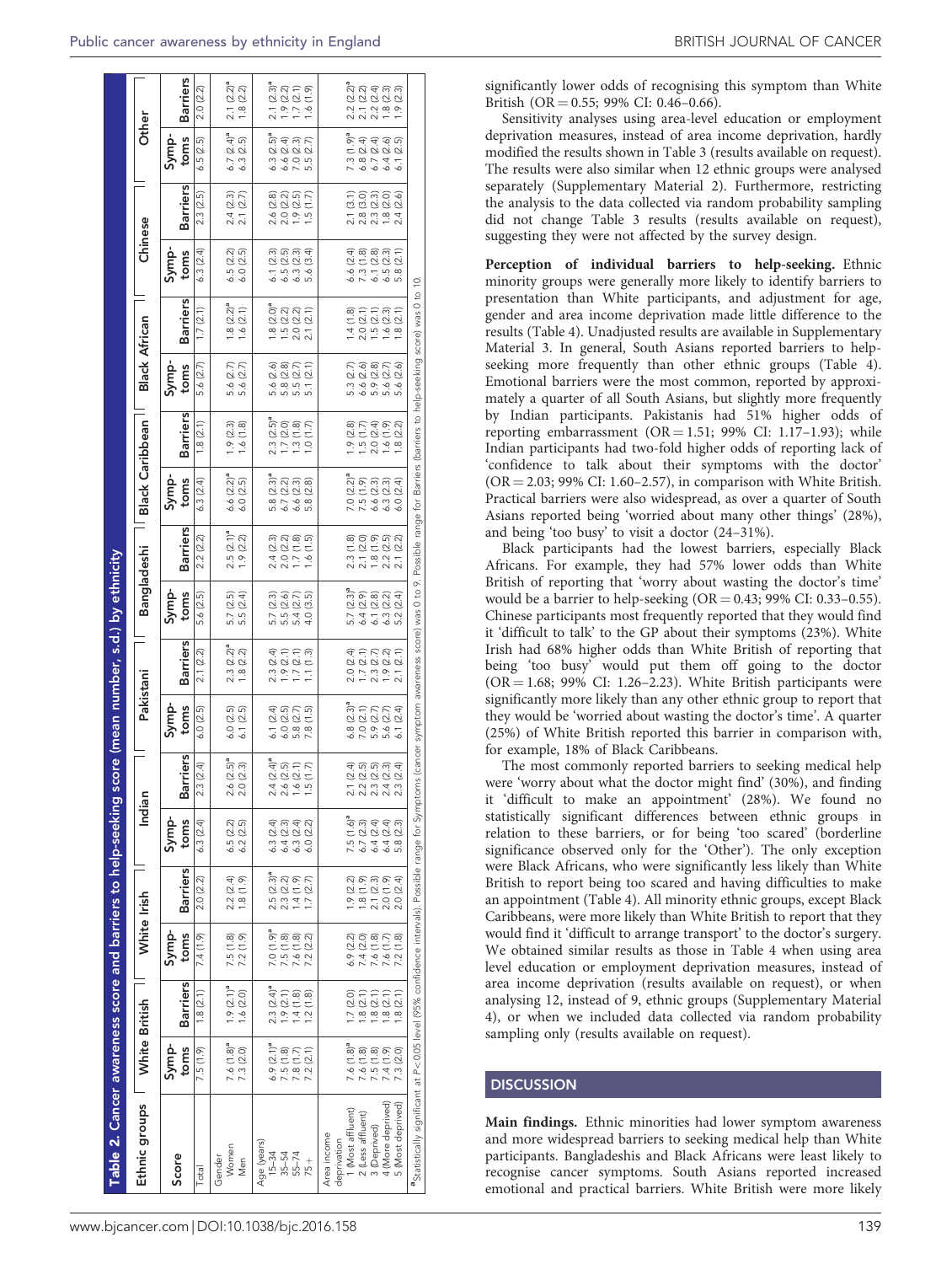<span id="page-4-0"></span>

| Table 3. Recognition of each cancer symptom according to the nine ethnic groups, with percentage of participants who recognised each symptom and odds ratios (99%<br>confidence intervals) adjusted for age group, gender and de                                                                                    |               |                            |                                     |                                     |                                       |                                       |                                     |                                            |                                   |
|---------------------------------------------------------------------------------------------------------------------------------------------------------------------------------------------------------------------------------------------------------------------------------------------------------------------|---------------|----------------------------|-------------------------------------|-------------------------------------|---------------------------------------|---------------------------------------|-------------------------------------|--------------------------------------------|-----------------------------------|
| Symptoms/ethnic groups                                                                                                                                                                                                                                                                                              | White British | White Irish                | Indian                              | Pakistani                           | Bangladeshi                           | <b>Black Caribbean</b>                | <b>Black African</b>                | Chinese                                    | Other                             |
| Unexplained lump or swelling                                                                                                                                                                                                                                                                                        | 1.00<br>96%   | $0.74(0.43 - 1.26)$<br>94% | $0.27a$ (0.20-0.36)<br>87%          | $0.23a$ (0.17-0.31)<br>83%          | $0.15a$ (0.11-0.21)                   | $0.32^{\circ}$ $(0.24 - 0.43)$<br>88% | $0.22^{\circ}$ (0.17-0.28)<br>83%   | $0.33$ <sup>a</sup> $(0.17 - 0.63)$<br>89% | $0.30^{\circ}$ (0.25-0.35)<br>88% |
| Unexplained persistent pain                                                                                                                                                                                                                                                                                         | 0.001         | $1.05(0.77 - 1.43)$        | $0.65^{\circ}$ $(0.53 - 0.80)$      | $0.68$ <sup>a</sup> $(0.54 - 0.86)$ | $0.67$ <sup>a</sup> ( $0.50 - 0.89$ ) | $0.71a$ (0.58-0.88)                   | $0.54^{\circ}$ (0.45-0.65)          | $1.04(0.63 - 1.69)$                        | $0.74^{\circ}$ (0.66-0.84)        |
|                                                                                                                                                                                                                                                                                                                     | 79%           | 80%                        | 71%                                 | 71%                                 | 70%                                   | 72%                                   | 66%                                 | 80%                                        | 74%                               |
| Unexplained bleeding                                                                                                                                                                                                                                                                                                | 87%           | $1.09$ $(0.75 - 1.59)$     | $0.55^{\circ}$ $(0.44 - 0.69)$      | $0.51$ <sup>a</sup> $(0.40 - 0.65)$ | $0.44^{\circ}$ (0.33-0.58)            | $0.56^{\circ}$ (0.45-0.70)            | $0.36^{\circ}$ (0.30-0.44)          | $0.53^{\circ}$ $(0.33 - 0.84)$             | $0.53^{\circ}$ $(0.47 - 0.59)$    |
|                                                                                                                                                                                                                                                                                                                     | 00.1          | 88%                        | 76%                                 | 73%                                 | 99%                                   | 77%                                   | 67%                                 | 75%                                        | 75%                               |
| Persistent cough or hoarseness                                                                                                                                                                                                                                                                                      | 1.00          | $0.98$ $(0.75 - 1.29)$     | $0.73$ <sup>a</sup> $(0.60 - 0.88)$ | $0.70a$ (0.57 - 0.87)               | $0.61a$ (0.47-0.79)                   | $0.63^{\circ}$ $(0.52 - 0.76)$        | $0.55^{\circ}$ (0.46-0.66)          | $0.70(0.47 - 1.05)$                        | $0.78^{\circ}$ (0.70-0.87)        |
|                                                                                                                                                                                                                                                                                                                     | 70%           | 69%                        | 59%                                 | 57%                                 | 53%                                   | 56%                                   | 51%                                 | 58%                                        | 61%                               |
| Bowel/bladder habits change                                                                                                                                                                                                                                                                                         | 00.1          | $1.08$ $(0.72 - 1.62)$     | $0.41$ <sup>a</sup> $(0.33 - 0.51)$ | $0.37^{\circ}$ $(0.29 - 0.46)$      | $0.25^{\circ}$ (0.19-0.33)            | $0.41^{\circ}$ (0.33-0.51)            | $0.28^{\circ}$ (0.23-0.33)          | $0.36^{\circ}$ (0.23-0.55)                 | $0.46^{\circ}$ $(0.41 - 0.53)$    |
|                                                                                                                                                                                                                                                                                                                     | 89%           | 89%                        | 74%                                 | 70%                                 | 61%                                   | 74%                                   | 65%                                 | 71%                                        | 76%                               |
| Difficulty in swallowing                                                                                                                                                                                                                                                                                            | 1.00          | $1.14(0.85 - 1.55)$        | $0.54^{\circ}$ $(0.44 - 0.66)$      | $0.51^{\circ}$ $(0.41 - 0.63)$      | $0.36^{\circ}$ (0.28-0.47)            | $0.55^{\circ}$ $(0.45 - 0.66)$        | $0.37a$ (0.31-0.45)                 | $0.52^{\circ}$ $(0.35 - 0.77)$             | $0.62^{\circ}$ (0.56-0.69)        |
|                                                                                                                                                                                                                                                                                                                     | 77%           | 79%                        | 61%                                 | 58%                                 | 49%                                   | 62%                                   | 51%                                 | 60%                                        | 64%                               |
| Change in mole appearance                                                                                                                                                                                                                                                                                           | 1.00          | $0.53a$ $(0.36 - 0.80)$    | $0.20a$ (0.16-0.25)                 | $0.15a$ (0.12-0.19)                 | $0.11$ <sup>a</sup> $(0.08 - 0.14)$   | $0.24^{\circ}$ (0.19-0.30)            | $0.14^{\circ}$ (0.11-0.17)          | $0.18^{\circ}$ (0.11-0.30)                 | $0.25^{\circ}$ $(0.22 - 0.29)$    |
|                                                                                                                                                                                                                                                                                                                     | 94%           | 89%                        | 75%                                 | 67%                                 | 59%                                   | 77%                                   | 66%                                 | 74%                                        | 79%                               |
| Sore that does not heal                                                                                                                                                                                                                                                                                             | 69%           | $0.97(0.75 - 1.27)$        | $0.75^{\circ}$ (0.61-0.91)          | $0.72a$ (0.58-0.89)                 | $0.58a$ (0.45-0.76)                   | $0.60^{\circ}$ (0.50-0.72)            | $0.60^a (0.51 - 0.72)$              | $0.51^a (0.34 - 0.76)$                     | $0.79^{\circ}$ (0.72-0.88)        |
|                                                                                                                                                                                                                                                                                                                     | 00.1          | 68%                        | 59%                                 | 57%                                 | 51%                                   | 55%                                   | 53%                                 | 50%                                        | 61%                               |
| Unexplained weight loss                                                                                                                                                                                                                                                                                             | 1.00          | $0.89$ $(0.64 - 1.26)$     | $0.53$ <sup>a</sup> $(0.43 - 0.66)$ | $0.46$ <sup>a</sup> $(0.37 - 0.59)$ | $0.46$ <sup>a</sup> $(0.35 - 0.61)$   | $0.53$ <sup>a</sup> $(0.43 - 0.66)$   | $0.37$ <sup>a</sup> $(0.31 - 0.45)$ | $0.58^{\circ}$ $(0.37 - 0.92)$             | $0.57a$ (0.51-0.65)               |
|                                                                                                                                                                                                                                                                                                                     | 86%           | 84%                        | 73%                                 | 70%                                 | 69%                                   | 74%                                   | 65%                                 | 75%                                        | 75%                               |
| These estimates were derived from a model including one of the ethnic groups and each of the cancer symptoms, adjusted for age groups, gender and deprivation, measured using quintiles of the income domain of indices of mul<br><sup>a</sup> Statistically significant at P<0.01 level (99% confidence intervals) |               |                            |                                     |                                     |                                       |                                       |                                     |                                            |                                   |

| confidence intervals) adjusted for age group, gender and area income deprivation (n = 38 492)<br>Table 4. Perception of each barrier to help-seeking according                                                                                                                                                       |               |                                   |                                             |                                          |                                   |                            | to the nine ethnic groups, with percentage of participants who reported each barrier and all odds ratios (99% |                                      |                                        |
|----------------------------------------------------------------------------------------------------------------------------------------------------------------------------------------------------------------------------------------------------------------------------------------------------------------------|---------------|-----------------------------------|---------------------------------------------|------------------------------------------|-----------------------------------|----------------------------|---------------------------------------------------------------------------------------------------------------|--------------------------------------|----------------------------------------|
| Barriers/ethnic groups                                                                                                                                                                                                                                                                                               | White British | White Irish                       | Indian                                      | Pakistani                                | Bangladeshi                       | <b>Black Caribbean</b>     | <b>Black African</b>                                                                                          | Chinese                              | Other                                  |
| Too embarrassed                                                                                                                                                                                                                                                                                                      | 16%<br>0.00   | 1.11 (0.80-1.54)<br>18%           | $(1.18 - 1.84)$<br>25%<br>$1.47^{\rm a}$    | $1.51a$ (1.17-1.93)<br>26%               | $1.39a$ (1.02-1.88)               | $1.00(0.78 - 1.29)$        | $0.85(0.67 - 1.09)$                                                                                           | $1.32(0.82 - 2.11)$                  | $1.04(0.91 - 1.18)$<br>19%             |
| Too scared                                                                                                                                                                                                                                                                                                           | 22%<br>1.00   | $0.99(0.73 - 1.34)$<br>22%        | $(0.85 - 1.32)$<br>25%<br>1.06              | $0.92(0.71 - 1.20)$<br>23%               | $0.81(0.59 - 1.12)$<br>21%        | $0.84(0.66 - 1.06)$<br>20% | $0.72^{\circ}$ (0.57 - 0.91)<br>19%                                                                           | $1.05(0.66 - 1.67)$<br>25%           | $0.87^{\circ}$ (0.77-0.99)<br>22%      |
| Not confident to talk                                                                                                                                                                                                                                                                                                | 10%<br>00.1   | $1.14(0.78 - 1.68)$<br>12%        | $(1.60 - 2.57)$<br>21%<br>2.03 <sup>a</sup> | $1.44^{\circ}$ (1.07-1.93)<br>16%        | $1.11(0.74 - 1.65)$<br>13%        | $1.17(0.88 - 1.55)$<br>13% | $1.15(0.88 - 1.50)$<br>13%                                                                                    | 1.47 (0.86-2.52)<br>17%              | $1.31a$ (1.13-1.53)<br>15%             |
| Worry about what GP may find                                                                                                                                                                                                                                                                                         | 00.1<br>30%   | $0.91(0.69 - 1.20)$<br>28%        | $(0.79 - 1.19)$<br>31%<br>0.97              | $0.94(0.75 - 1.19)$<br>31%               | $0.98(0.74 - 1.30)$<br>31%        | $1.14(0.93 - 1.39)$<br>34% | $1.01(0.84 - 1.23)$<br>33%                                                                                    | $0.95(0.61 - 1.46)$<br>31%           | $0.88a$ (0.79-0.99)<br>29%             |
| Worry about many other things                                                                                                                                                                                                                                                                                        | 17%<br>00.1   | $1.58a$ (1.18-2.11)<br>25%        | $(1.30 - 2.01)$<br>28%<br>$1.62^{a}$        | $1.66$ <sup>a</sup> $(1.30-2.11)$<br>28% | $1.70^{\circ}$ (1.26-2.28)<br>28% | $0.97(0.76 - 1.25)$<br>18% | $0.83(0.65 - 1.06)$<br>17%                                                                                    | $1.19(0.74 - 1.92)$<br>23%           | $1.19a$ (1.04-1.34)<br>23%             |
| Transport difficulties                                                                                                                                                                                                                                                                                               | 1.00<br>5%    | $1.58a$ (1.00-2.49)<br>8%         | $(1.27 - 2.52)$<br>9%<br>1.79 <sup>a</sup>  | $1.94^{\circ}$ (1.34-2.81)<br>10%        | $1.91a$ (1.21-3.00)<br>9%         | $1.15(0.78 - 1.71)$        | $1.81a$ (1.31-2.50)                                                                                           | 2.06 <sup>ª</sup> (1.06-4.00)<br>10% | $1.32^{\circ}$ (1.06-1.63)<br>7%       |
| Too busy                                                                                                                                                                                                                                                                                                             | 19%<br>00.1   | $1.68^{\circ}$ (1.26-2.23)<br>28% | $(1.27 - 1.93)$<br>31%<br>$1.56^{a}$        | $1.14(0.88 - 1.47)$<br>24%               | $1.37a$ (1.01-1.84)<br>27%        | $1.03(0.81 - 1.30)$<br>21% | $0.88(0.70 - 1.10)$                                                                                           | $1.59^{\circ}$ (1.03-2.45)<br>32%    | $1.23a$ (1.09-1.39)<br>27%             |
| Worry about wasting GP's time                                                                                                                                                                                                                                                                                        | 25%<br>001    | $0.93(0.70 - 1.25)$<br>24%        | $(0.48 - 0.79)$<br>18%<br>$0.62^{a}$        | $0.69a$ (0.53-0.91)<br>20%               | $0.66^{\circ}$ (0.48-0.93)<br>19% | $0.61a$ (0.48-0.78)<br>18% | $0.43^{\circ}$ $(0.33 - 0.55)$<br>13%                                                                         | $0.78(0.48 - 1.25)$<br>22%           | $0.683$ (0.60-0.78)<br>20%             |
| Difficulty talking to GP                                                                                                                                                                                                                                                                                             | 12%<br>0.00   | 1.40 (1.00-1.97)<br>16%           | $(0.86 - 1.47)$<br>15%<br>1.12              | $1.00(0.73 - 1.38)$<br>13%               | $1.60a$ (1.15-2.23)<br>20%        | $1.15(0.88 - 1.51)$<br>15% | $0.99(0.76 - 1.29)$<br>13%                                                                                    | $1.85^{\circ}$ (1.14–2.99)<br>23%    | $1.24$ <sup>a</sup> (1.07–1.43)<br>16% |
| Difficulty making appointment                                                                                                                                                                                                                                                                                        | 00.1<br>28%   | $0.94(0.71 - 1.25)$<br>27%        | $(0.97 - 1.45)$<br>34%<br>1.18              | $0.88(0.69 - 1.12)$<br>27%               | $1.06(0.80 - 1.41)$<br>31%        | $0.81(0.65 - 1.01)$<br>25% | $0.71$ <sup>a</sup> $(0.57 - 0.87)$<br>24%                                                                    | $0.85(0.54 - 1.34)$<br>27%           | $0.96(0.85 - 1.08)$<br>29%             |
| These estimates were derived from a model including one of the termic groups and eariers, adjusted for age groups, gender and deprivation, measured using quintiles of the income domain of indices of multiple deprivation in<br><sup>a</sup> Statistically significant at P<0.01 level (99% confidence intervals). |               |                                   |                                             |                                          |                                   |                            |                                                                                                               |                                      |                                        |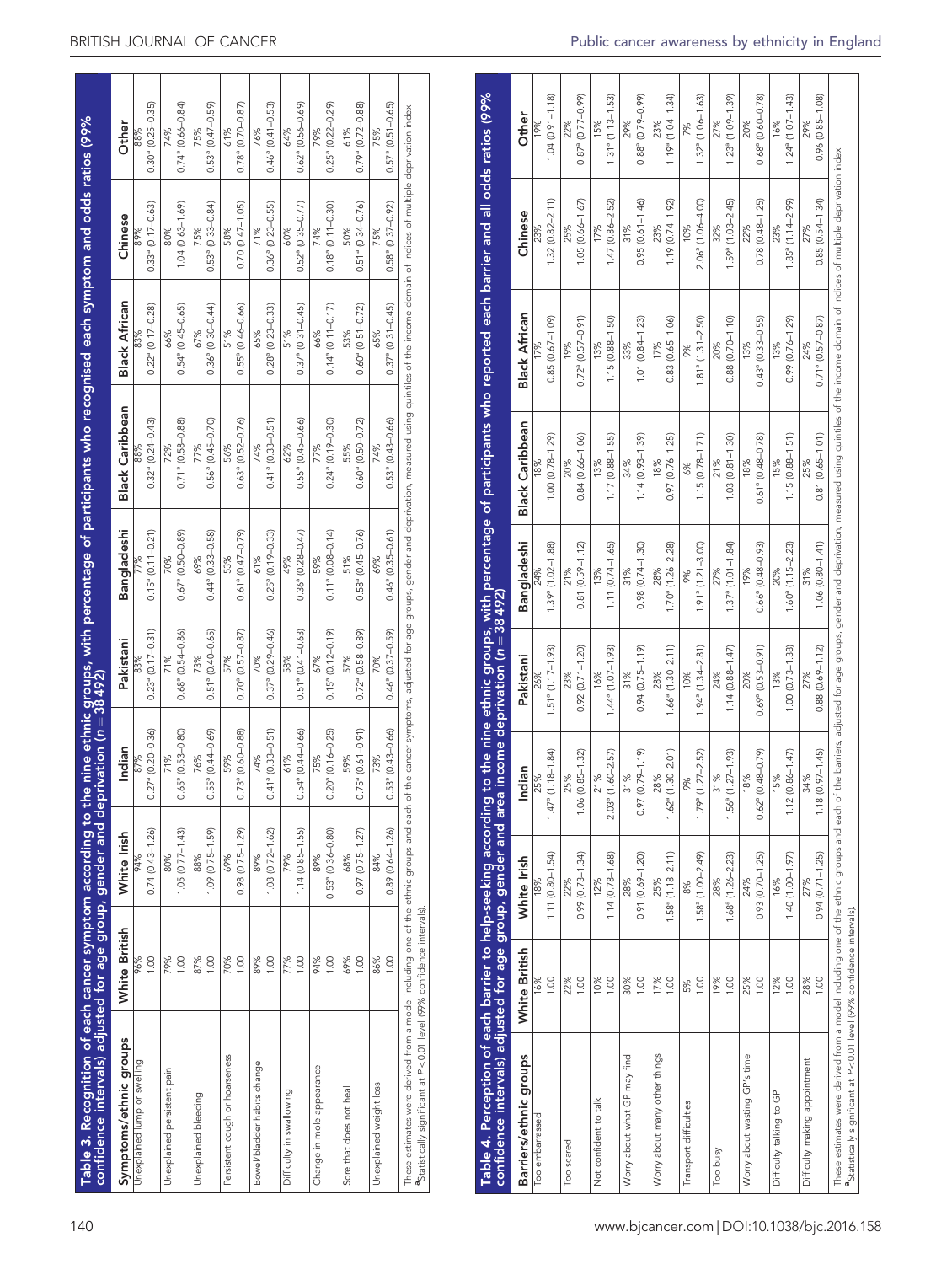than any other ethnic group to report that they would feel worried about wasting the doctor's time. Black participants, especially Africans, were least likely to report barriers to seeking medical help. These results were stable after controlling for potential confounders, suggesting that ethnicity has an independent effect on cancer awareness and barriers to help-seeking.

Strengths and limitations. This is the largest study to assess ethnic differences in public cancer awareness and barriers to help-seeking in England; and, the first study to assess this question using a sample broadly representative of the general population, with fairly large groups within ethnic minorities. Our sample allowed us to examine differences within White, Black and South Asian minority groups as defined by the most recent Census classification (2011), using nine different ethnic groups. This meant that we could improve our understanding of cancer awareness and barriers to help-seeking within each ethnic group. Given our large sample, our results were more precise than those in previous studies. The stability and robustness of the results were confirmed by sensitivity analyses, and by controlling for key potential confounding factors—age, gender and socioeconomic deprivation.

Possible limitations relate to the use of general CAM questionnaire, which did not allow a more in-depth investigation of awareness about, for example, breast or lung cancer symptoms only. Therefore, our cancer awareness score refers to the recognition of a range of possible cancer symptoms. However, it is necessary to quantify which symptoms of the most common types of cancer are adults from different ethnic groups in England able to recognise, prior to investigating site-specific cancer awareness. Some ethnic groups may have a greater propensity to give 'socially desirable' answers, as an attempt to present themselves in a better light ([Bowling, 2002\)](#page-7-0). For example, being 'too busy' may be seen as more aspirational and socially desirable among ethnic groups, such as the Chinese, who are stereotypically perceived as particularly hard-working. During interviews all participants were reassured of confidentiality and anonymity, which may have reduced social desirability bias. Approximately 50% of data on educational attainment were missing for participants from ethnic minority groups, and therefore, we did not include it in our analysis.

The CAM questionnaire did not include questions about country of birth or whether participants were first-, second- or thirdgeneration immigrants. Therefore, we were not able to compare these subgroups. All participants in our sample were currently resident in England. We assumed that for most participants their self-defined ethnicity reflects their national identity, which may or may not relate to their country of birth. National identity is a multi-dimensional and subjective construct, which allows people to express which country they feel most affiliated to ([Office for National Statistics, 2012b](#page-7-0)), and how they understand their rights, constraints and opportunities ([Norton, 1997\)](#page-7-0). It is possible that national identity is more important than country of birth in shaping health attitudes and behaviour of different ethnic groups, especially in second-generation immigrants. This question, however, is beyond the scope of our study and within the realm of medical anthropology. Finally, some people may prefer recourse to their culturally specific medical practices and traditional healing methods, and avoid the NHS altogether, in which case these barriers may not be applicable to them.

Comparison with existing literature. Only a few studies have addressed this research question using a validated questionnaire and including all major ethnic groups in the population. We confirmed the previous finding that ethnic minorities in the United Kingdom tend to have poor cancer awareness [\(Waller](#page-8-0) et al, 2009), and are less likely to recognise cancer symptoms than White British people (Robb et al[, 2009; Forbes](#page-7-0) et al, 2011; [Quaife](#page-7-0) et al, [2013](#page-7-0)). This pattern has also been observed in the United States, where African Americans and Hispanic people tend to lack knowledge about cancer symptoms and have numerous misconceptions about cancer [\(Suarez](#page-8-0) et al, 1997; [Barroso](#page-7-0) et al, 2000; [Shokar](#page-7-0) et al, 2005). [Rauscher](#page-7-0) et al (2010) found more misconceptions about breast lumps among African American and Hispanic women than White American breast cancer patients. These misconceptions were, for example, that pressing or touching the breast lump will cause it to become breast cancer, that one needs to get a lump checked only if it is painful, or only if it is growing. Evidence suggests that people born outside of Australia, such as in Asia or Middle East, have poorer knowledge about symptoms of colorectal cancer than Australian-born people (Koo et al[, 2010](#page-7-0)). These differences might emerge from the nature of health campaigns, which do not necessarily take account of specific needs and cultural norms of smaller ethnic groups, because they are usually generic and designed for the majority.

Our findings contrast with studies suggesting that White and ethnic minority groups in England equally endorse barriers to help-seeking (Robb *et al*[, 2009](#page-7-0)). The only exception was that [Robb](#page-7-0) et al [\(2009\)](#page-7-0) found that 40% of White British and only 24% of ethnic minorities reported being worried about wasting the doctor's time. We found similar trends, but with highly statistically significant differences. [Waller](#page-8-0) et al (2009) found that worry about wasting the doctor's time was the most common barrier (41%) among ethnic minorities in England as opposed to White British in our study; and that the Chinese had the highest barriers to helpseeking rather than the South Asians in our study. These inconsistencies may be due to the lack of adjustment for relevant confounding factors (Robb et al[, 2009](#page-7-0)) or smaller sample sizes, and therefore lower power in previous studies.

Ethnic minorities in our study, with the exception of the Irish, described their ethnicity as, for example, Pakistani, Bangladeshi or Chinese. According to the [UN \(2014\)](#page-8-0) classification, these ethnic groups originally come from a range of developing, low- or middleincome countries. A high-income country, such as England, invests disproportionally more resources on preventive and health services than, for example, Bangladesh. This may explain partly why ethnic minorities had lower cancer awareness than the White majority. More specifically, the lowest cancer awareness was observed for participants from arguably the poorest, low-income countries, such as the Sub-Saharan Africa and Indian subcontinent [\(World Bank, 2015](#page-8-0)).

Interestingly, some barriers were widespread among all ethnic groups in our sample, such as worry about what the doctor might find. We also did not observe ethnic differences in feeling 'too scared' to visit a doctor, with the exception of Black Africans. Fear of cancer diagnosis may be the underlying emotion behind these two barriers, because people may experience fear if they think that their medical examination could result in cancer diagnosis. However, evidence about the association between this fear and help-seeking behaviour is contradictory [\(Balasooriya-Smeekens](#page-7-0) et al, 2015). For example, some studies found that fear of cancer diagnosis was associated with longer time to presentation of symptomatic breast cancer [\(Nosarti](#page-7-0) et al, [2000; Burgess](#page-7-0) et al, 2006), others found that this fear was associated with shorter time to presentation ([O'Mahony](#page-7-0) et al, 2013), and some studies found no evidence of this association ([Friedman](#page-7-0) *et al*, 2006). It is possible that fear of cancer diagnosis may act as a motivator or barrier to seeking medical help, depending on its intensity, duration, context, coping skills and socio-demographic characteristics of an individual.

Indian participants had slightly higher emotional barriers than Bangladeshis and Pakistanis, but overall their results were similar. These three ethnic groups often share a range of similar traditional values, such as placing priority on family in dealing with matters of individual choice: the selection of clothes to wear, which university to attend, and whom to marry (Dale et al[, 2002\)](#page-7-0). Such decisions are likely to be the subject of negotiation within the family. Help-seeking behaviour may be closely related to 'izzat', which refers to maintaining family honour, and fear of bringing shame to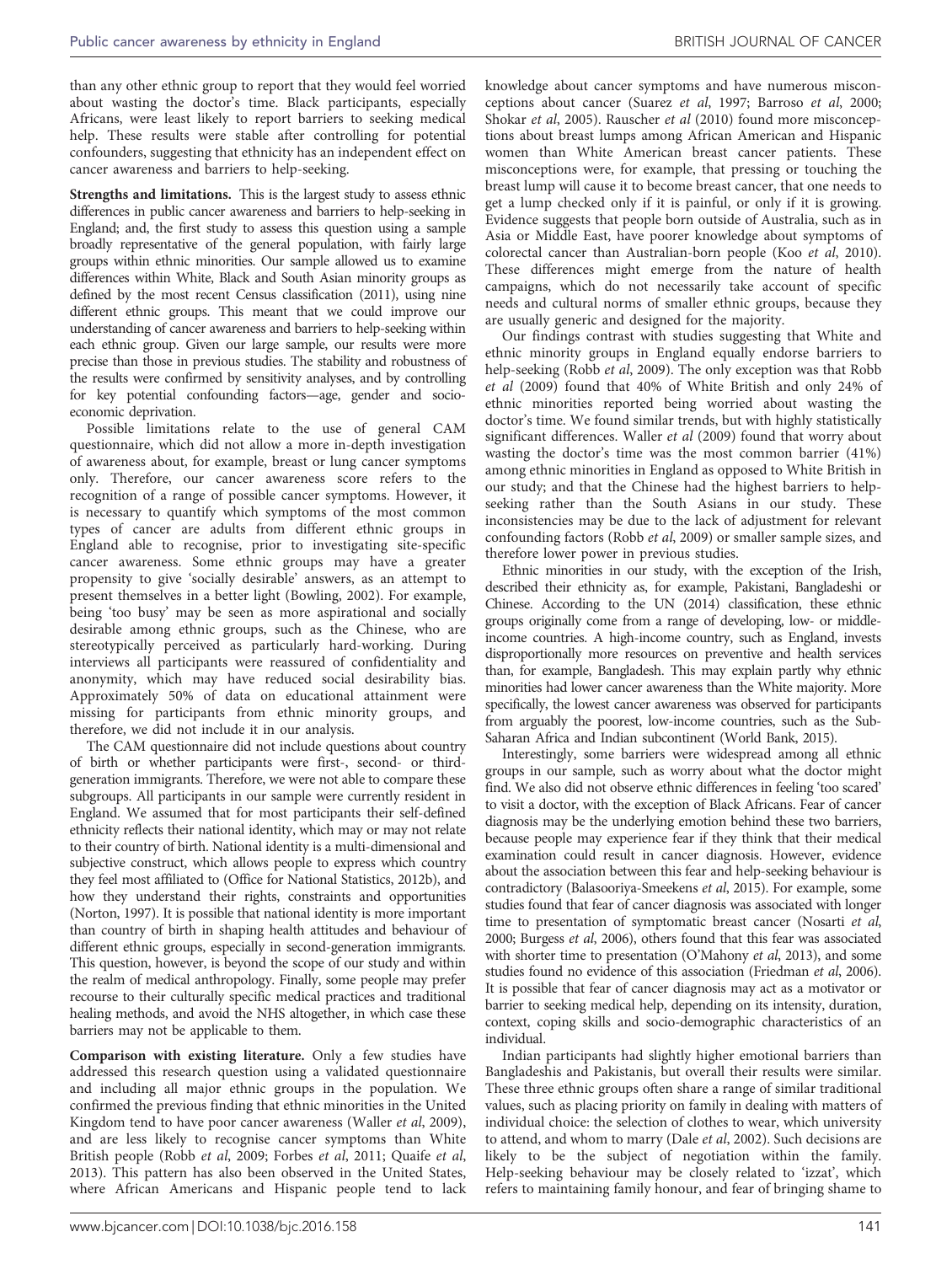each barrier, the effects of educational attainment and literacy skills, and the role of language and religion in cancer symptom

the family (Gilbert et al[, 2004\)](#page-7-0). In one example, izzat was considered more imperative than doctor–patient confidentiality some South Asian women expressed fears that the GP might speak to the family about their symptoms, particularly if the GP shared the same ethnic background or was a family friend [\(Gilbert](#page-7-0) et al, [2004](#page-7-0)). However, having a doctor from a different ethnic background could introduce different types of problems, including language barriers or difficulty in understanding specific socio-cultural values, which may be embedded in medical consultations.

Black participants, especially Africans, least frequently reported barriers to presentation, which may reflect more assertive attitudes towards health-care services. Chinese participants were most likely to perceive difficulties in talking about their symptoms with the doctor, and difficulties in arranging transport to the surgery. [Liang](#page-7-0) et al [\(2004\)](#page-7-0) found the same barriers among Chinese Americans. They also reported the ability to speak English as a key barrier, followed by the need for help with transportation. Learning the English language is likely to be a challenge for Chinese native speakers, considering fundamental differences between an alphabetic and a logographic system. Such difficulties are likely to affect the complex navigation in the primary and secondary health care, and the navigation of the UK public transport system, which is only signposted in English.

White British, as well as the Irish, were more likely than any other ethnic group to report that being worried about wasting the doctor's time would deter them from seeking help, which confirmed and expanded previous findings [\(Forbes](#page-7-0) et al, 2011). The British stiff upper lip attitude and determination to remain stoical, despite a real threat that symptoms might be malignant, may influence help-seeking behaviour of the White majority. [Scanlon](#page-7-0) et al (2006) revealed the same barrier during the interviews with both White British and Irish participants, who felt that they should not visit their doctor because their 'needs are not important enough' or they did not want to 'make a fuss'. The Irish reported more barriers related to socio-economic factors, such as more stress due to working hard to establish themselves abroad, and working in difficult conditions, which led them to neglect their health. Similarly, we observed more practical barriers, such as being too busy, among Irish than White British. Some people feel reluctant to appear to be overusing valuable NHS resources, in the light of recent concerns that NHS cannot effectively provide medical services to an increasingly elderly population.

An additional consideration is necessary before implementing these findings. Ethnic differences in cancer survival are not fully understood, and they might be attributable to the differences in socio-economic deprivation. While studies done in the United States (Ward et al[, 2004](#page-8-0); [Newman](#page-7-0) et al, 2006) support the proposition that ethnic minorities have worse cancer survival than the majority population after controlling for deprivation, recent studies done in the United Kingdom [\(Maringe](#page-7-0) et al, 2015; [Morris](#page-7-0) et al[, 2015](#page-7-0)) and New Zealand [\(McKenzie](#page-7-0) et al, 2011) do not support this. The inconsistency might be due to methodological differences between the studies, or the fact that the NHS in the United Kingdom is free for everyone at the point of access. The NHS has no record about the exact number of minorities, such as elderly South Asian cancer patients who return to their home country to die, which may bias the survival estimates. However, even with limited effects on cancer survival, efforts to improve cancer awareness and encourage help-seeking in different ethnic groups may be beneficial for early diagnosis.

#### IMPLICATIONS AND CONCLUSION

Future studies should explore reasons why different ethnic groups report specific barriers to help-seeking, the meaning attached to

awareness and barriers to help-seeking. Differences in cancer awareness and barriers between recent immigrants, and the first or subsequent generation immigrants should also be explored. The role of fear of cancer diagnosis in help-seeking behaviour of people with different socio-demographic and ethnic background requires further attention. Understanding ethnic differences in awareness about specific cancer sites, using Lung or Colorectal Cancer Awareness Measure, would also be useful. Prior to developing campaigns tailored to meet the needs of ethnically diverse population, it is essential to pilot these campaigns and evaluate their impact on early diagnosis and cancer survival. Our findings are directly applicable to England, but it is likely

that they may be extrapolated to the other developed, ethnically diverse countries with similar health-care system, which is free for everyone at the point of access. The findings may contribute to the NHS goals to reduce ethnic inequalities in cancer health ([Department of Health, 2011](#page-7-0)). The term 'socially sensitive' has often been used to denote campaigns adjusted to suit the culturally specific needs of minority ethnic groups only. We suggest the expansion of this term to include the culturally specific needs of both the ethnic minority and the majority population.

Most campaigns aimed at encouraging early cancer presentation are not targeted to meet different needs of ethnically diverse population in England. We recommend the development of targeted campaigns to address these needs, while acknowledging the nuance within and between each ethnic group. Cultural competence, defined as an 'awareness of the cultural factors that influence another's views and attitudes' [\(Napier](#page-7-0) et al, 2014), needs to be introduced into health-care practice and campaigns. Ethnic minorities could benefit from educational campaigns aimed at improving their recognition of cancer symptoms [\(Scanlon](#page-7-0) et al, [2006](#page-7-0); [Forbes](#page-7-0) et al, 2011). South Asians may benefit most from campaigns aimed at alleviating their emotional barriers, by providing support and encouragement to discuss their symptoms, using culturally sensitive language and local community organisations (Netto et al[, 2010\)](#page-7-0). Practical barriers should be addressed among South Asians, the Irish and the Chinese, by clear educational messages that health should not be neglected ([Scanlon and Wood, 2005; Scanlon](#page-7-0) et al, 2006), and by informing people of health services available nearby their place of work. Black people may benefit most from campaigns aimed at raising their cancer symptom awareness. These campaigns should address their misconceptions about cancer, with the assistance of religious and spiritual leaders ([Koffman](#page-7-0) et al, 2008; [Banning, 2011](#page-7-0)). Empathy and reassurance may be useful to address inhibitions of the majority population, such as the idea that going to the doctor will waste the doctor's time [\(Forbes](#page-7-0) et al, 2011). Without tackling this barrier it may not be possible to improve cancer survival rates in England. The development of targeted and culturally sensitive cancer awareness campaigns is likely to improve early presentation among all ethnic groups in England.

#### ACKNOWLEDGEMENTS

This study is part of a PhD programme funded by the Policy Research Unit in Cancer Awareness, Screening, and Early Diagnosis, which in turn receives funding from the Department of Health Policy Research Programme. It is collaboration between researchers from seven institutions: Queen Mary University of London, UCL, King's College London, London School of Hygiene and Tropical Medicine, Hull York Medical School, Durham University, and Peninsula Medical School. We would also like to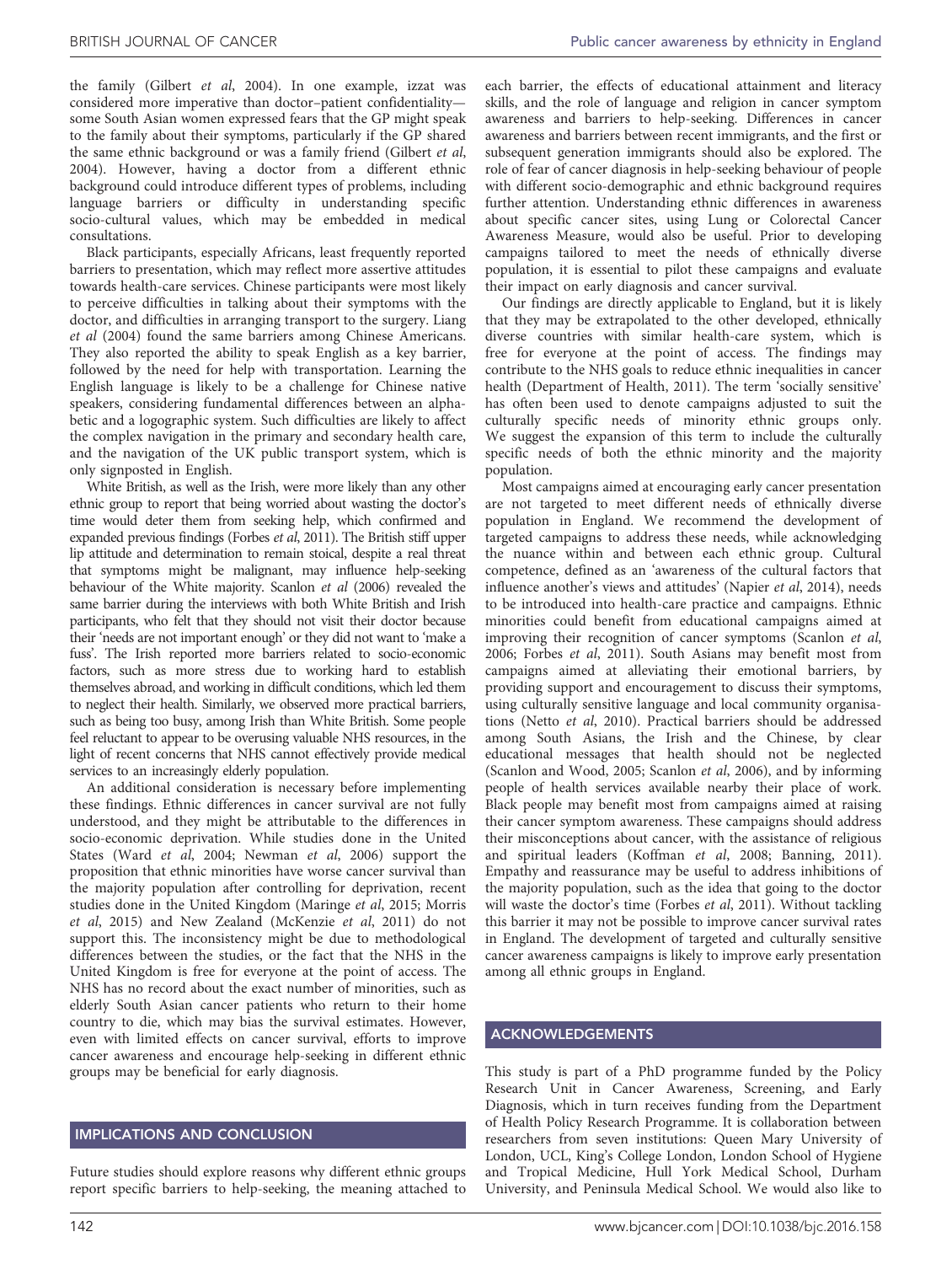<span id="page-7-0"></span>acknowledge our great debt to Professor Jane Wardle (University College London), whose helpful feedback to the conference abstracts and interesting discussions have contributed to shaping this study.

#### CONFLICT OF INTEREST

The authors declare no conflict of interest.

#### **REFERENCES**

- Balasooriya-Smeekens C, Walter FM, Scott S (2015) The role of emotions in time to presentation for symptoms suggestive of cancer: a systematic literature review of quantitative studies. Psychooncology 24(12): 1594–1604.
- Banning M (2011) Black women and breast health: a review of the literature. Eur J Oncol Nurs 15(1): 16–22.
- Barroso J, McMillan S, Casey L, Gibson W, Kaminski G, Meyer J (2000) Comparison between African-American and white women in their beliefs about breast cancer and their health locus of control. Cancer Nurs 23(4): 268–276.
- Bowling A (2002) Research Methods in Health: Investigating Health and Health Service. 2nd edn, Open University Press: Buckingham and Philadelphia.
- Burgess CC, Potts HWW, Hamed H, Bish AM, Hunter MS, Richards MA, Ramirez AJ (2006) Why do older women delay presentation with breast cancer symptoms? Psychooncology 15(11): 962–968.
- Cancer Research UK (2015) Be Clear on Cancer. Available at [http://www.cancerresearchuk.org/health-professional/early-diagnosis](http://www.cancerresearchuk.org/health-professional/early-diagnosis-activities/be-clear-on-cancer)[activities/be-clear-on-cancer](http://www.cancerresearchuk.org/health-professional/early-diagnosis-activities/be-clear-on-cancer) (accessed on 12 April 2015).
- Dale A, Shaheen N, Kalra V, Fieldhouse E (2002) Routes into education and employment for young Pakistani and Bangladeshi women in the UK. Ethn Racial Stud 25(6): 942–968.
- Department for Communities and Local Government (2010) The English Indices of Deprivation 2010.
- Department of Health (2011) Assessment of the Impact on Equalities (AIE). Published Alongside Improving Outcomes: A Strategy for Cancer. Department of Health: London.
- Forbes LJL, Atkins L, Thurnham A, Layburn J, Haste F, Ramirez AJ (2011) Breast cancer awareness and barriers to symptomatic presentation among women from different ethnic groups in East London. Br J Cancer 105(10): 1474–1479.
- Friedman LC, Kalidas M, Elledge R, Dulay MF, Romero C, Chang J, Liscum KR (2006) Medical and psychosocial predictors of delay in seeking medical consultation for breast symptoms in women in a public sector setting. J Behav Med 29(4): 327–334.
- Gilbert P, Gilbert J, Sanghera J (2004) A focus group exploration of the impact of izzat, shame, subordination and entrapment on mental health and service use in South Asian women living in Derby. Mental Health Relig Cult 7(2): 109–130.
- Jack RH, Davies EA, Moller H (2009) Breast cancer incidence, stage, treatment and survival in ethnic groups in South East England. Br J Cancer 100(3): 545–550.
- Koffman J, Morgan M, Edmonds P, Speck P, Higginson IJ (2008) 'I know he controls cancer': the meanings of religion among Black Caribbean and White British patients with advanced cancer. Soc Sci Med 67(5): 780–789.
- Koo JH, Arasaratnam MM, Liu K, Redmond DM, Connor SJ, Sung JJ, Leong RW (2010) Knowledge, perception and practices of colorectal cancer screening in an ethnically diverse population. Cancer Epidemiol 34(5): 604–610.
- Liang W, Yuan E, Mandelblatt JS, Pasick RJ (2004) How do older Chinese women view health and cancer screening? Results from focus groups and implications for interventions. Ethn Health 9(3): 283–304.
- Linsell L, Burgess CC, Ramirez AJ (2008) Breast cancer awareness among older women. Br J Cancer 99: 1221–1225.
- Macleod U, Mitchell ED, Burgess C, MacDonald S, Ramirez AJ (2009) Risk factors for delayed presentation and referral of symptomatic cancer: evidence for common cancers. Br J Cancer 101: s92–s101.
- Maringe C, Li R, Mangtani P, Coleman M, Rachet B (2015) Cancer survival differences between South Asians and non-South Asians of England in

1986–2004, accounting for age at diagnosis and deprivation. Br J Cancer 113(1): 173–181.

- Marlow LA, McGregor LM, Nazroo JY, Wardle J (2014) Facilitators and barriers to help-seeking for breast and cervical cancer symptoms: a qualitative study with an ethnically diverse sample in London. Psychooncology 23(7): 749–757.
- McKenzie F, Ellison-Loschmann L, Jeffreys M (2011) Investigating reasons for ethnic inequalities in breast cancer survival in New Zealand. Ethn Health 16(6): 535–549.
- Morris M, Woods L, Rogers N, O'Sullivan E, Kearins O, Rachet B (2015) Ethnicity, deprivation and screening: survival from breast cancer among screening-eligible women in the West Midlands diagnosed from 1989 to 2011. Br J Cancer 113(3): 548–555.

Napier A, Ancarno C, Butler B, Calabrese J, Chater A, Chatterjee H, Guesnet F, Horne R, Jacyna S, Jadhav S (2014) Culture and health. The Lancet and University College London commission on culture and health. Lancet 384(9954): 1607–1639.

- Nazroo JY (2003) The structuring of ethnic inequalities in health: economic position, racial discrimination, and racism. Am J Public Health 93(2): 277–284.
- Netto G, Bhopal R, Lederle N, Khatoon J, Jackson A (2010) How can health promotion interventions be adapted for minority ethnic communities? Five principles for guiding the development of behavioural interventions. Health Promot Int 25(2): 248–257.
- Newman LA, Griffith KA, Jatoi I, Simon MS, Crowe JP, Colditz GA (2006) Meta-analysis of survival in African American and White American patients with breast cancer: ethnicity compared with socioeconomic status. J Clin Oncol 24(9): 1342–1349.
- Niksic M, Rachet B, Warburton F, Wardle J, Ramirez A, Forbes L (2015) Cancer symptom awareness and barriers to symptomatic presentation in England–are we clear on cancer? Br J Cancer 113(3): 533–542.
- Norton B (1997) Language, identity, and the ownership of English. TESOL Quart 31(3): 409–429.
- Nosarti C, Crayford T, Roberts J, Elias E, McKenzie K, David A (2000) Delay in presentation of symptomatic referrals to a breast clinic: patient and system factors. Br J Cancer 82(3): 742–748.
- O'Mahony M, McCarthy G, Corcoran P, Hegarty J (2013) Shedding light on women's help seeking behaviour for self discovered breast symptoms. Eur J Oncol Nurs 17(5): 632–639.

Office for National Statistics (2011) 2011 Census Data for England DC2101EW–Ethnic Group by Sex by Age. Available at https://www. nomisweb.co.uk/census/2011/DC2101EW/view/2092957699?rows ¼  $c_a$ ge&cols =  $c_e$ ethpuk11 (accessed on 11 February 2015).

Office for National Statistics (2012a) 2011 Census: Population Estimates for England–Ethnic Group (All Usual Residents). Available at [http://www.nomisweb.co.uk/census/2011/KS201EW/view/](http://www.nomisweb.co.uk/census/2011/KS201EW/view/2092957699?cols=measures) [2092957699?cols=measures](http://www.nomisweb.co.uk/census/2011/KS201EW/view/2092957699?cols=measures) (accessed on 11 October 2013).

Office for National Statistics (2012b) Ethnicity and National Identity in England and Wales 2011. Available at [http://www.ons.gov.uk/ons/](http://www.ons.gov.uk/ons/dcp171776_290558.pdf) [dcp171776\\_290558.pdf](http://www.ons.gov.uk/ons/dcp171776_290558.pdf) (accessed on 11 October 2014).

- Quaife SL, Forbes LJL, Ramirez AJ, Brain KE, Donnelly C, Simon AE, Wardle J (2013) Recognition of cancer warning signs and anticipated time to help-seeking in a population sample of adults in the UK. Br J Cancer 110: 12–18.
- Rauscher GH, Ferrans CE, Kaiser K, Campbell RT, Calhoun EE, Warnecke RB (2010) Misconceptions about breast lumps and delayed medical presentation in urban breast cancer patients. Cancer Epidemiol Biomark Prev 19(3): 640-647.
- Robb KA, Stubbings S, Ramirez A, Macleod U, Austoker J, Waller J, Hiom S, Wardle J (2009) Public awareness of cancer in Britain: a population based survey in adults. Br J Cancer 101: s18-s23.

Scanlon K, Harding S, Hunt K, Petticrew M, Rosato M, Williams R (2006) Potential barriers to prevention of cancers and to early cancer detection among Irish people living in Britain: a qualitative study. Ethn Health 11(3): 325–341.

- Scanlon K, Wood A (2005) Breast cancer awareness in Britain: are there difference based on ethnicity? Divers Health Social Care 2: 211–221.
- Scotland's Census (2011) Ethnicity, Identity, Language and Religion. Available at [http://www.scotlandscensus.gov.uk/ethnicity-identity](http://www.scotlandscensus.gov.uk/ethnicity-identity-language-and-religion)[language-and-religion](http://www.scotlandscensus.gov.uk/ethnicity-identity-language-and-religion) (accessed on 15 February 2016).
- Shokar NK, Vernon SW, Weller SC (2005) Cancer and colorectal cancer: knowledge, beliefs, and screening preferences of a diverse patient population. Fam Med 37(5): 341–347.